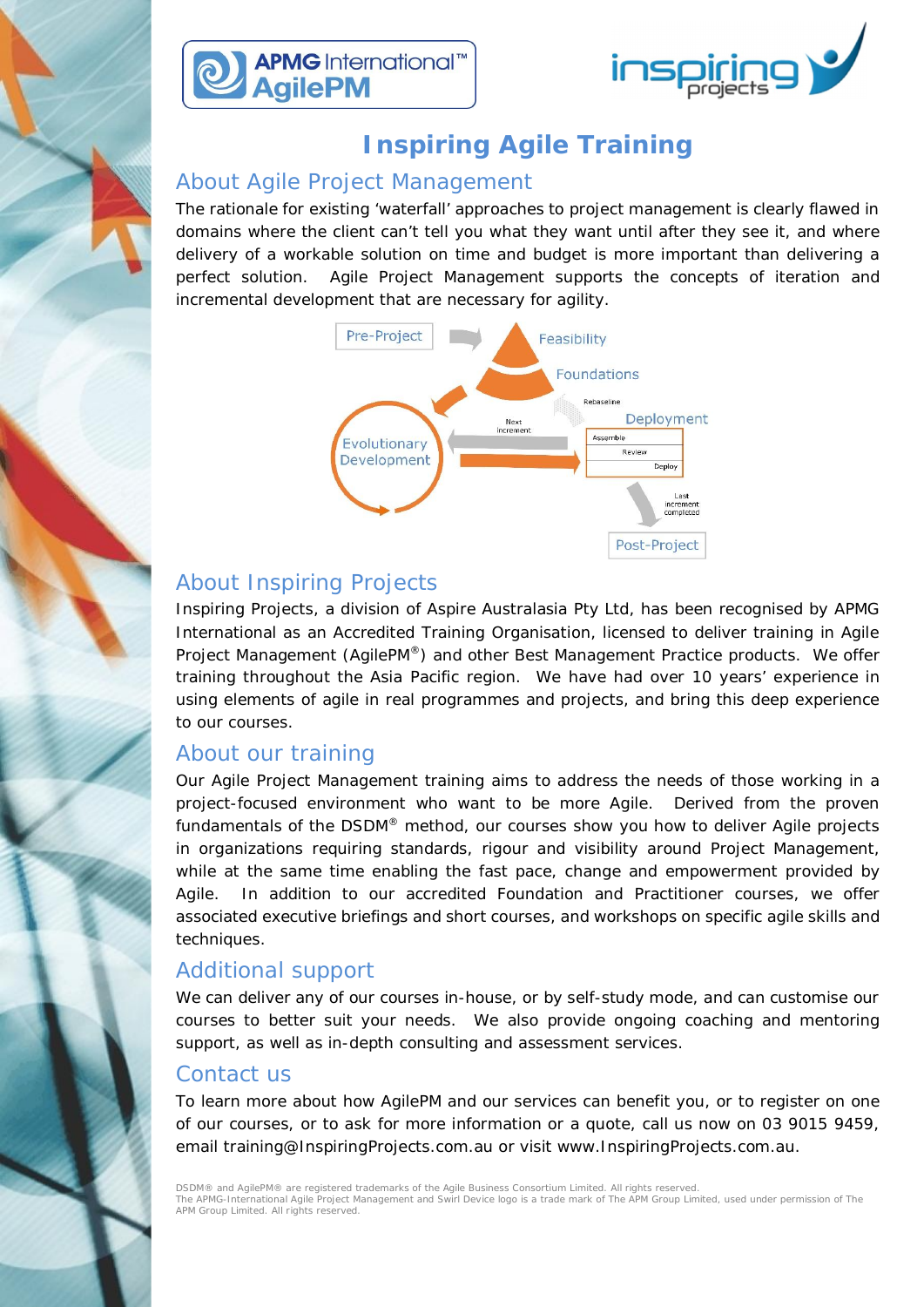## **Agile Project Management Combined Foundation and Practitioner**

| Course Code                    | APJC4                                                                                                                                                                                                                                                                                                                                                                                                                                                                                                                                                                                                                                                                  |
|--------------------------------|------------------------------------------------------------------------------------------------------------------------------------------------------------------------------------------------------------------------------------------------------------------------------------------------------------------------------------------------------------------------------------------------------------------------------------------------------------------------------------------------------------------------------------------------------------------------------------------------------------------------------------------------------------------------|
| Overview                       | This course covers the certifications jointly sponsored by APMG and the Agile Business Consortium<br>that has been created to sit alongside PRINCE2 as an approach to project management of agile<br>projects. The course is equally divided between the theory of the new wave of agile project<br>management and the practical experience of the techniques and disciplines involved.                                                                                                                                                                                                                                                                                |
|                                | This course comprises four days of trainer-led instruction, and practical exercises, and the Foundation<br>and Practitioner examinations.                                                                                                                                                                                                                                                                                                                                                                                                                                                                                                                              |
| Course<br>Objectives           | The Foundation course will:<br>give delegates a practical understanding of Agile Project Management which is based on the<br>$\bullet$<br>internationally recognised Agile Project Framework framework, based on the DSDM method.<br>This will enable each delegate to become immediately productive as a project manager in an<br>agile project environment;<br>highlight the difference between simple light-weight agile approaches which typically operate<br>$\bullet$<br>at the solution delivery (or 'work package') level and the greater holistic view of how multiple<br>work streams are co-ordinated with the appropriate level of governance and control. |
|                                | The Practitioner course will enable delegates to demonstrate their ability to:<br>apply the underpinning philosophy and principles of Agile Project Management in a project<br>$\bullet$<br>situation;<br>appropriately configure the lifecycle of an agile project to a given scenario;<br>apply the agile techniques of prioritisation, timeboxing, modelling, iterative development;<br>understand the mechanisms for control of an agile project;<br>understand how to test, estimate and measure progress in an agile project;<br>$\bullet$<br>describe the agile approach to managing requirements.<br>$\bullet$                                                 |
|                                | Delegates will be fully prepared for the Foundation and Practitioner exams.                                                                                                                                                                                                                                                                                                                                                                                                                                                                                                                                                                                            |
| Who Should<br>Attend           | The course is aimed at Project Managers who are either adding to their knowledge of traditional<br>approaches such as PRINCE2 or who are operating in an agile environment and need to be able to run<br>projects in more complex and scalable situations.                                                                                                                                                                                                                                                                                                                                                                                                             |
| Prerequisites                  | There are no prerequisites for the course, however some exposure to project management and agile<br>environments would be useful.                                                                                                                                                                                                                                                                                                                                                                                                                                                                                                                                      |
| Course<br>Content              | Foundation topics covered include:<br>The Philosophy and Principles of Agile Project Management;<br>$\bullet$<br>The Lifecycle and Products;<br>$\bullet$<br>Team structures;<br>$\bullet$<br>Roles and Responsibilities;<br>$\bullet$<br>Communication;<br>$\bullet$<br>MoSCoW and Timeboxing;<br>$\bullet$<br>Lifecycle Configuration;<br>Requirements and User Stories;<br>Estimation and Measurement;<br>Quality and Maintainability;<br>Planning, Control and Risk.<br>$\bullet$                                                                                                                                                                                  |
|                                | The Practitioner Seminar helps you to integrate the concepts presented in the Foundation course.                                                                                                                                                                                                                                                                                                                                                                                                                                                                                                                                                                       |
|                                | The Foundation exam is a 60 minute closed book multiple choice exam. You must get at least 30 of<br>the 60 questions correct to pass. The Practitioner exam is a 2 hour objective testing open book (Agile<br>Project Management handbook only) exam. You must get at least 30 of the 60 question items correct<br>to pass. We conduct the exams on behalf of APMG.                                                                                                                                                                                                                                                                                                    |
|                                | There will be homework each evening.                                                                                                                                                                                                                                                                                                                                                                                                                                                                                                                                                                                                                                   |
| Included<br>with the<br>course | The Agile Project Management handbook; Foundation Delegate Workbook including activities,<br>discussions, quizzes and sample exams; Practitioner Delegate Workbook; our Agile Project<br>Management Desk Reference Chart; Foundation and Practitioner Exams.                                                                                                                                                                                                                                                                                                                                                                                                           |
|                                | A pre-course pack consisting of the Pre-Course Reading Guide and the Agile Project Management<br>handbook can be sent to participants who complete registration at least 10 days before scheduled<br>course start. We do recommend that participants complete 10 - 12 hours of pre-course reading, but<br>this is not mandatory.                                                                                                                                                                                                                                                                                                                                       |
| Delivery                       | In-house classroom-style over 4 days. eLearning and blended options available.                                                                                                                                                                                                                                                                                                                                                                                                                                                                                                                                                                                         |
| Availability                   | In-house and blended options available by negotiation of timing.<br>The eLearning option is immediately available with exams taken online.                                                                                                                                                                                                                                                                                                                                                                                                                                                                                                                             |
| Professional                   | PMI: 40 PDUs; AIPM: 30 CPD points                                                                                                                                                                                                                                                                                                                                                                                                                                                                                                                                                                                                                                      |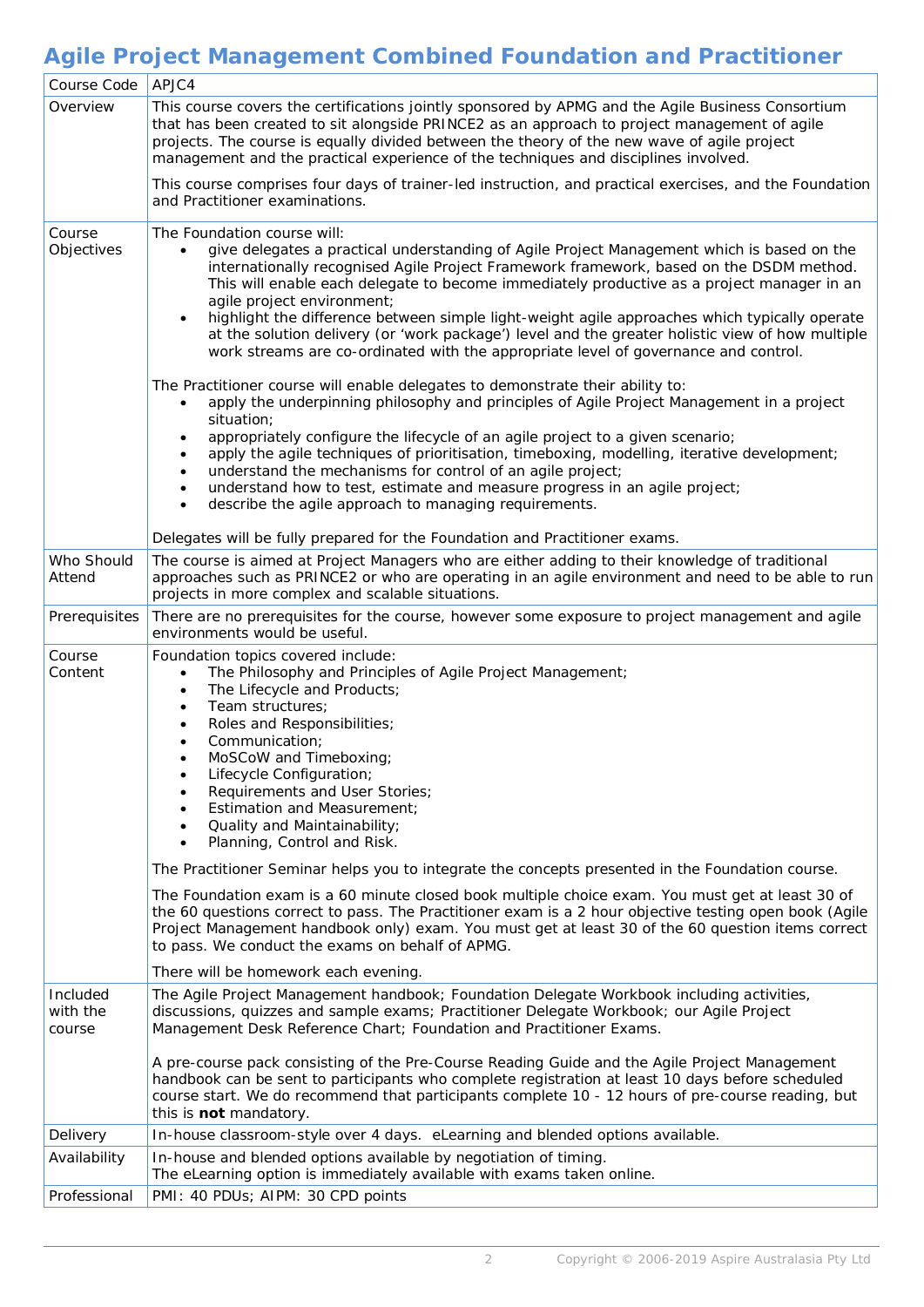# **Agile Project Management Foundation Course**

| Course Code                    | APJF3                                                                                                                                                                                                                                                                                                                                                                                                                                                                                                                                                                                                                                                                                    |
|--------------------------------|------------------------------------------------------------------------------------------------------------------------------------------------------------------------------------------------------------------------------------------------------------------------------------------------------------------------------------------------------------------------------------------------------------------------------------------------------------------------------------------------------------------------------------------------------------------------------------------------------------------------------------------------------------------------------------------|
| Overview                       | This course covers the certifications jointly sponsored by APMG and the Agile Business Consortium<br>that has been created to sit alongside PRINCE2 as an approach to project management of agile<br>projects. The course is equally divided between the theory of the new wave of agile project<br>management and the practical experience of the techniques and disciplines involved.                                                                                                                                                                                                                                                                                                  |
|                                | This course comprises three days of trainer-led instruction, and practical exercises, and the<br>Foundation examination.                                                                                                                                                                                                                                                                                                                                                                                                                                                                                                                                                                 |
| Course<br>Objectives           | The Foundation course will:<br>give delegates a practical understanding of Agile Project Framework framework, based on the<br>$\bullet$<br>DSDM method. This will enable each delegate to become immediately productive as a project<br>manager in an agile project environment;<br>highlight the difference between simple light-weight agile approaches which typically operate<br>at the solution delivery (or 'work package') level and the greater holistic view of how multiple<br>work streams are co-ordinated with the appropriate level of governance and control.                                                                                                             |
|                                | Delegates will be fully prepared for the Foundation exam.                                                                                                                                                                                                                                                                                                                                                                                                                                                                                                                                                                                                                                |
| Who Should<br>Attend           | The course is aimed at Project Managers who are either adding to their knowledge of traditional<br>approaches such as PRINCE2 or who are operating in an agile environment and need to be able to run<br>projects in more complex and scalable situations.                                                                                                                                                                                                                                                                                                                                                                                                                               |
| Prerequisites                  | There are no prerequisites for the course, however some exposure to project management and agile<br>environments would be useful.                                                                                                                                                                                                                                                                                                                                                                                                                                                                                                                                                        |
| Course<br>Content              | Foundation topics covered include:<br>The Philosophy and Principles of Agile Project Management;<br>$\bullet$<br>The Lifecycle and Products;<br>$\bullet$<br>Team structures;<br>Roles and Responsibilities;<br>Communication;<br>٠<br>MoSCoW and Timeboxing;<br>Lifecycle Configuration;<br>$\bullet$<br>Requirements and User Stories;<br>Estimation and Measurement;<br>Quality and Maintainability;<br>$\bullet$<br>Planning, Control and Risk.<br>$\bullet$<br>The Foundation exam is a 60 minute closed book multiple choice exam. You must get at least 30 of<br>the 60 questions correct to pass. We conduct the exam on behalf of APMG.<br>There will be homework each evening. |
| Included<br>with the<br>course | The Agile Project Management handbook; Foundation Delegate Workbook including activities,<br>discussions, quizzes and sample exams; Practitioner Delegate Workbook; Our Agile Project<br>Management Desk Reference Chart; Foundation and Practitioner Exams.<br>A pre-course pack consisting of the Pre-Course Reading Guide and the Agile Project Management<br>handbook can be sent to participants who complete registration at least 10 days before scheduled<br>course start. We do recommend that participants complete 10 - 12 hours of pre-course reading, but<br>this is not mandatory.                                                                                         |
| Delivery                       | In-house classroom-style over 3 days. eLearning and blended offerings available.                                                                                                                                                                                                                                                                                                                                                                                                                                                                                                                                                                                                         |
| Availability                   | In-house and blended options available by negotiation of timing.<br>The eLearning option is immediately available with exams taken online.                                                                                                                                                                                                                                                                                                                                                                                                                                                                                                                                               |
| Professional                   | PMI: 24 PDUs; AIPM: 15 CPD points                                                                                                                                                                                                                                                                                                                                                                                                                                                                                                                                                                                                                                                        |